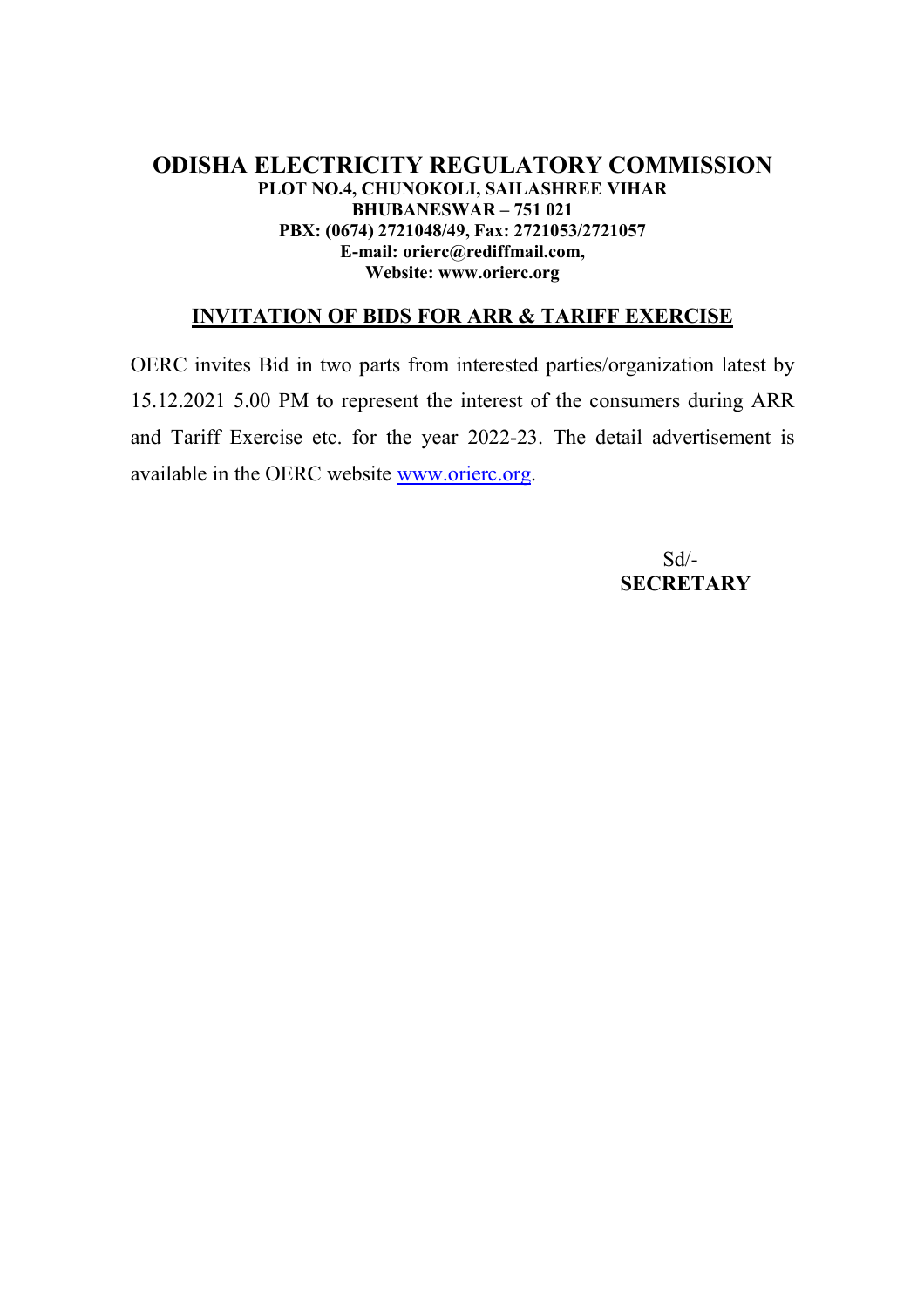## **ODISHA ELECTRICITY REGULATORY COMMISSION PLOT NO.4, CHUNOKOLI, SHAILASHREE VIHAR, BHUBANESWAR – 751 021 Tel No.[0674] 2721048/2721049 [PBX] Fax : [0674] 2721053/2721057 Email : orierc@gmail.com /Web: www.orierc.org**

## **INVITATION OF BIDS**

The ARR and Tariff exercise for FY 2022-23 to be conducted by OERC shall begin from 30.11.2021 and shall continue up to end of March, 2022. The ARR and Tariff applications for the purpose shall be received from the Generating Companies (OHPC & OPGC), Transmission Licensee (OPTCL), GRIDCO, SLDC and the four DISCOMs (TPCODL, TPNODL, TPSODL & TPWODL) for hearing and issuance of order. Bids in two parts are invited from interested parties/organizations to represent the interest of the consumers under Section 94 (3) of the Electricity Act, 2003 in the proceeding to be taken up by OERC. The selected party/organization shall objectively analyze the tariff applications of the licensees and generators and present their findings in the hearing as well as in the SAC meeting including assisting the Commission in writing draft order. The detail scope of work is as below:-

- (i) Preparation of short summary & gist of all the ARR proposals with analysis to be submitted to OERC for posting these in the OERC website.
- (ii) Preparation of summary of issues raised by various objectors and replies by the licensees to be prepared prior to the date of hearing.
- (iii) Preparation of Presentation for Public Hearing, Composite presentation of facts and figures in Commission's Tariff Hearing & at SAC meeting for which dates will be intimated in due course.
- (iv) Preparation of Summary of issues raised by various objectors and replies by the licensees.
- (v) Assisting the Commission in writing draft orders including proposals by the licensees, objections raised by the objectors, rejoinders given by the licensees and observation of the Commission.
- (vi) The Consumer Counsel has to attend the public tariff hearings and SAC meeting.
- (vii) Compare the Retail Supply Tariff of other States.